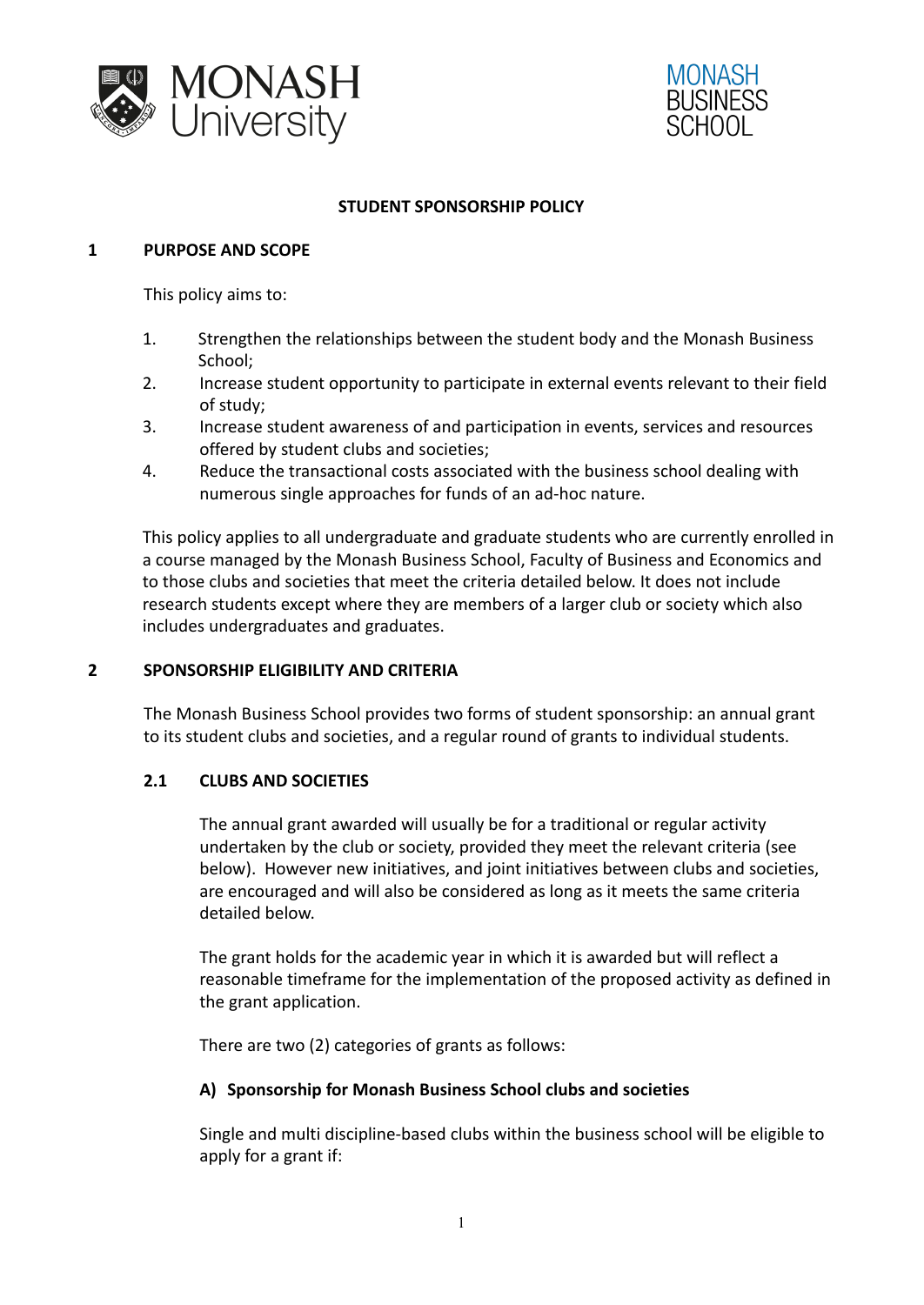- their membership is broad across the Monash Business School student body and includes all relevant campuses;
- Monash Business School support for student activities will be confined to clubs whose members are primarily business school students, inter-disciplinary and operate at one campus at a minimum. Single disciplined-based clubs within the business school may qualify if their membership is broad across the business school studentry, numbers exceed 350 and other financial support is not provided by a business school department or research centre;
- the club or society is legally constituted through the appropriate student union or association at Monash University.

# **B) Sponsorship for University clubs and societies**

Monash Business School support for student activities will be confined to University clubs and societies:

- whose membership is primarily Monash Business School students, and which are interdisciplinary, including all relevant campuses;
- Monash Business School support for student activities will be confined to clubs whose members are primarily business school students, inter-disciplinary and operate at one campus at a minimum. Single disciplined-based clubs within the business school may qualify if their membership is broad across the business school studentry, numbers exceed 350 and other financial support is not provided by a business school department or research centre;
- whose other financial support is not provided by a business school department or research centre; and
- the club or society is legally constituted through the appropriate student union or association at Monash University.

To be eligible for support the application must fulfill the following criteria:

- i. **Purpose of the event/activity**. The club or society must be able to demonstrate that the proposed activity will provide services to its members and will enhance either the academic experience of students (including transition), or the potential for students to gain access to vacation employment and/or graduate employment.
- ii. **Public relations for the Monash Business School**. The club or society must be able to demonstrate how the reputation of the business school will be enhanced by the proposed activity.
- iii. **Multiple grants**. The club or society must specify what other funds, grants or equivalent are being sought from other areas in the university and/or whether other grants have been awarded or when a decision is expected. This includes financial support or equivalent such as 'support-in-kind'.
- iv. **Student union or association support**. The initiative must have the endorsement of the relevant student union or association in accordance with safety, moral and legal requirements.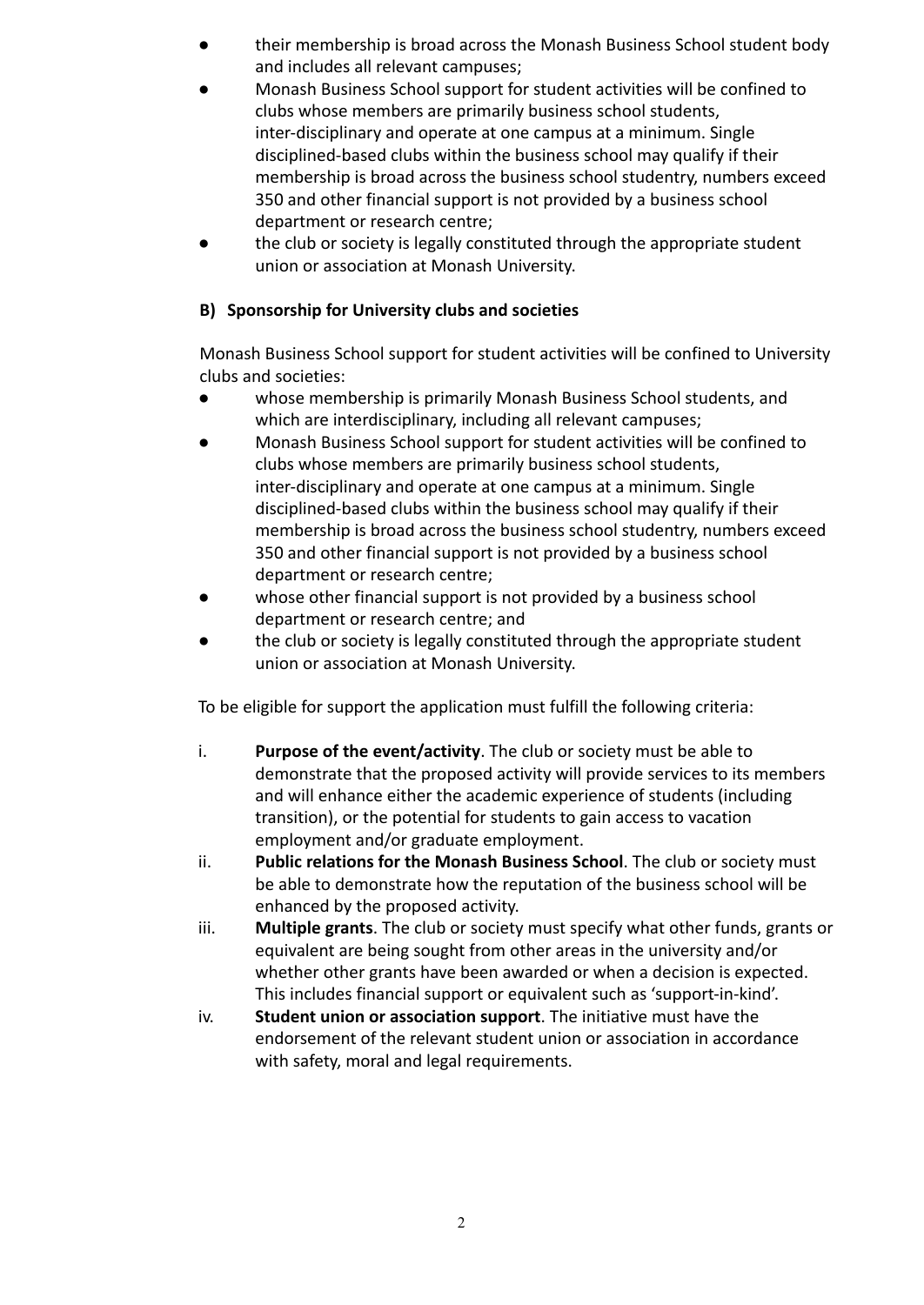### **2.2 INDIVIDUAL STUDENT SPONSORSHIP**

Individual grants will usually be awarded to students who are currently enrolled in a course managed by the Monash Business School, Faculty of Business and Economics, to contribute to the cost of undertaking an opportunity related to their field of study which is not organised by the University. Students currently enrolled in a business school course will be eligible to apply for a grant if:

- their enrolment is current and they are under no encumbrances, and
- other financial support is not provided by a business school department or research centre.

To be eligible for support the application must fulfill the following criteria below:

- i. **Purpose of the event/activity**. The application must demonstrate how the grant will develop and enhance that individual in their field of study and/or graduate employment.
- ii. **Public relations for the Monash Business School**. The individual must be able to demonstrate how the reputation of the business school will be enhanced by the proposed activity.
- iii. **Multiple grants**. The individual must specify what other funds, grants or equivalent are being sought from other areas in the university and/or whether other grants have been awarded or when a decision is expected. This includes financial support or equivalent such as 'support-in-kind'.
- iv. **Department support**. The initiative must have the endorsement of the relevant department in accordance with safety, moral and legal requirements.

## **3 FUNDING**

The Monash Business School reserves the right to alter the funding limits specified in this policy at any time, and to exercise discretion in the awarding of grants. Should the requests which are judged appropriate for sponsorship exceed the funds available, priority will be given to applications that:

- Enhance the student academic experience;
- Increase interaction between domestic and international students;
- Involve links with employers and industry representatives;
- Have goals that mesh with the business school's strategic directions and priorities.

The maximum grant available to any one club/society in a year is \$5,000.00. Above that, any request for a new initiative cannot exceed \$2,000.00.

The maximum grant available to an individual student in a year is \$1,000.00.

#### **4 RESPONSIBILITIES OF SUCCESSFUL GRANT HOLDERS**

All successful grant applicants must abide by the rules, criteria and conditions as specified in the Student Sponsorship Policy.

A final report to the Dean is required from all grant holders. Clubs and societies must complete an end-of-year report and individuals an end-of-event report. The report will be a summary of the sponsorship conditions that the club or individual has successfully achieved as outlined in the initial sponsorship application. In the event that any sponsorship conditions have not yet been met, the report must include an estimate of